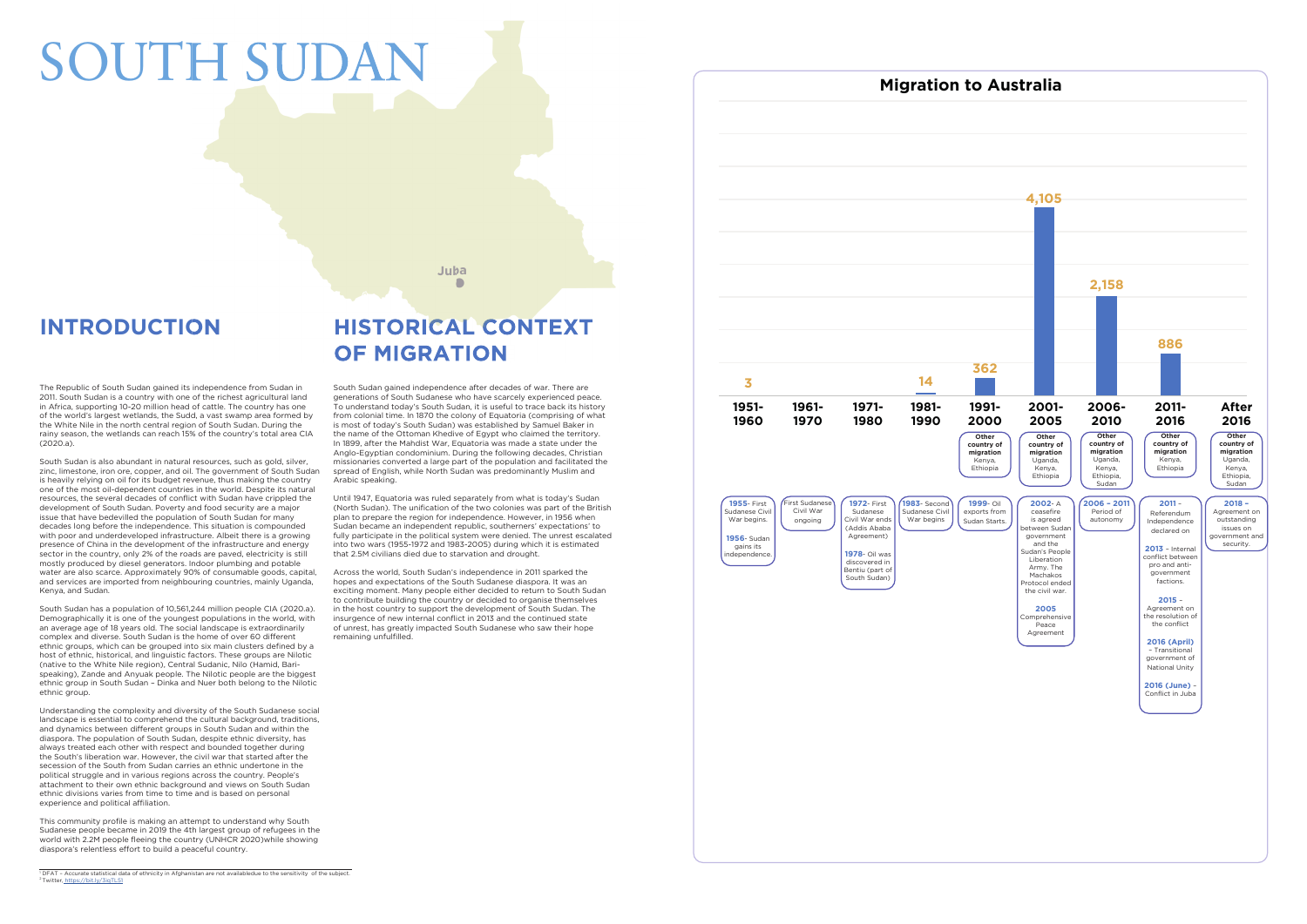#### **Education Level\***



### **Professional Activities**

#### **Geographical Distribution**

#### **HOW SOUTH SUDANESE DIASPORA HELP2**



#### **Structure by age**

**Gender structure**

The 2016 Census shows:

**75.1%** of people born in South Sudan are Australian citizens.

## **DEMOGRAPHIC AND SOCIOECONOMIC PROFILE CHALLENGES, OPPORTUNITIES AND PRIORITIES**

The South Sudanese diaspora is active supporting its members in Australia and overseas, particularly given how dire the humanitarian crisis is in South Sudan. Agriculture in South Sudan is mostly substance farming, and it is also subject to floods in the White Nile region and droughts in other parts of the country. In 2017, famine was declared in parts of South Sudan (UN News 2017). Food insecurity and the prolonged conflict are forcing millions of people to leave seeking refuge in neighbouring countries like Uganda, Sudan, Ethiopia, and Kenya.

Many of the Australia South Sudanese diaspora have lived experiences of the conflict and share strong cultural ties with the people still living in South Sudan or other host countries. Family bonds run deep between South Sudanese and extend to the whole clan. However, the heavy burden placed on diaspora in Australia is also the cause of financial and physical distress. As the situation worsens in South Sudan, the request for help increases along with diaspora's concerns for the safety and security of their family members.

#### Family to family

Families in Australia cannot look the other way when their family members in South Sudan live in such dire situation.

Financial support is provided to ensure that people have food and shelter. Many helps with children schooling, often in other countries such as Uganda and Kenya.

Diaspora from the Jonglei region commonly fundraise to support projects to build dikes and other infrastructure that can help managing and containing recurrent floods.

There are few clinics and hospitals in South Sudan, diaspora help with medical costs when a family member needs a medical procedure. Often the extended family fundraise with members in other countries, such as the US and other countries so the person can go to Sudan or another country to get treated.

#### Community to Community

Community to community help relies on members donations and fundraising. There is very little financial support from government or other agencies.

#### **• Education initiatives**

These types of initiatives can include building schools as well as scholarship programmes. Scholarships are predominately directed at orphan children (majority girls) who are, in some cases, assisted from young age all the way through to college-level.

#### **• Healthcare initiatives**

Common healthcare initiatives are about building clinics (particularly in rural areas) and refurbishing hospital wards (mostly in Juba). Diaspora are aware of the need for sanitation and to assist with women and children's health (particularly maternity wards). There is a group in Australia that is planning to build two pharmacies, one in Juba the other in Wau, to sell medications at low cost supplied by diaspora.

However, the South Sudanese community greatly contributes to the betterment of Australian society. The South Sudanese Community Association in Victoria Inc. submission to this inquiry, highlights some of the community contribution and raises the communities' key concerns with regards to the community in Australia.

#### **• Women independence and empowerment**

There is a recognised need among diaspora, both female and males, to support women, particularly widows and single women, considered one of the most vulnerable groups. Women empowerment projects focus on developing women financial independence, for example supporting them to start up small food or tailoring businesses or home farming. For these types of projects diaspora usually provide the initial funding and equipment, e.g. sewing machine.

**3.8%**  Building and Other Industrial Cleaning **Services** 

Women education initiatives are a way to foster their independence and employability.

#### **• Response to natural disaster**

**14.3%** Bachelor's de and above **12.9%** Advanced D Diploma leve **3.0%** Certificate le

> **• Aid to disabled people** These initiatives seem to be limited to acquiring wheelchair for nonambulant disabled in South Sudan and those living in camps.

**13.1%** Certificate le **9%**  Certificate II

**0.3%**  Certificate

> **• Acquisition of vehicles and transport for remote areas, where there was none.**

#### **• Burials**

After the Bor massacre in the 90s, Australian diaspora raised funds to bury people. UNHCR stepped in and took care of the burial. The raised funds were then sent to families.

There are also other initiatives that are not solely reliant on fundraising. Such is the case of sending supplies, where communities raise funds to pay for the shipment costs, while goods are donations from the South Sudanese diaspora or the broader Australian communities. These are:

- Clothing, commonly sent to South Sudan by diaspora throughout the world, particularly USA based,
- Schooling resources reading material, textbooks, computers, stationary – also sent to children in camps,
- Sewing machines to help women and their children.
- Reusable sanitary items for girls to stay at school (women-led initiatives),
- Medical supplies. There is a group in Queensland that sends regular medical supplies. Others have approached an Australian hospital asking to donate second-hand equipment (beds, microscopes etc),
- Supplied people in camps with food and other essentials such mosquito screens.
- Started small farming project in Uganda to help South Sudanese facing food shortage in camps.
- Online mentoring via social media for young people, especially in terms of work ethic and expectations. Diaspora young people have transferred significant knowledge, work ethic and professional standard setting. This type of initiative is seldom recognised.

Sudanese diaspora in Australia has to deal with their day-to-day issues, financial commitments, e.g. house mortgage, rent, schooling, day-to-day living etc and many also face difficulties adjusting to life in Australia. South Sudanese youth also suffer mental anguish due to negative images portrayed by Australian media. They also suffer from reconciling self-identity conflicts. The impact can be seen in the hardship many well educated South Sudanese youth face when seeking employment.

According to the 2016 Census there are **7,699** South Sudan-born in Australia<sup>1</sup>. Out of the **300** different ancestries reported by Australians in the last Census, **10,755** responses were towards South Sudanese ancestry.



**10%** Child Care Services



**5.8%**  Meat Processing

> **5.4%** Other Social Assistance Services

#### **Language**

At the time of the Census, the main languages spoken at home by South Sudan-born people in Australia were Dinka (3,901), Arabic (1,565) and Nuer (565).

Of the 7,333 South Sudan-born who spoke a language other than English at home, 84.4% spoke English very well or well, and 14.0% spoke English not well or not at all.

#### **Legal Status**



**18.5%**

| gree level | Year 12                           |
|------------|-----------------------------------|
|            | 5%<br>Year 11                     |
| ploma and  | 4.9%<br>Year 10                   |
| vel IV     | 7.7%<br>Year 9 or below           |
| vel III    | 7.9%<br>No educational attainment |
|            |                                   |

**7.1%** Not stated



2The information in this section is taken from a recent study DAA has conducted in collaboration with IOM South Sudan where 41 community leaders and active community members from across Australia have been interviewed.

**\***The Census data refers to South Sudan-born people only and does not consider second generation South Sudanese.

#### Covid 19 Impact

Lock down measures implemented to respond to Covid19 pandemic have affected diaspora's action by:

- Halting fundraising activities. Most community fundraising is done at events attended by 200 to 300 people. The ban on assembly has put a halt on any of such activities.
- Decreasing job security. Some of the diaspora members have lost their jobs after the lock down while others, such as those employed in hospitality, have not been paid since mid-March. The reduced or loss of income impacts people's capacity to support families here and in South Sudan or to donate for projects.